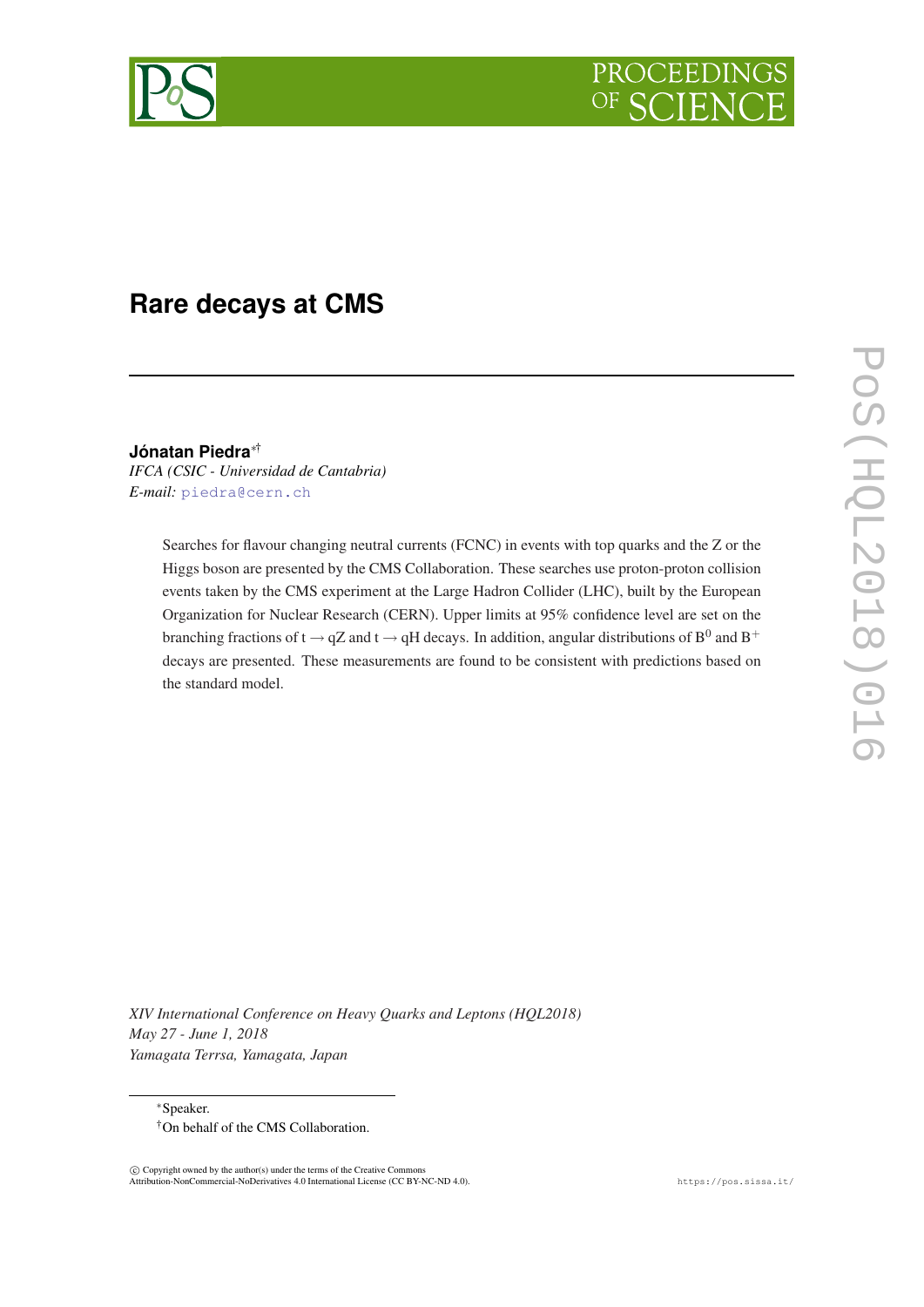### 1. FCNC in tZq  $\rightarrow$  3 $\ell$

In the standard model (SM), FCNC are forbidden at tree level and highly suppressed at higher orders. Several extensions of the SM enhance the FCNC branching fractions and can be probed at the LHC; the new couplings can also provide for flavour changing single top quark production in association with a Z or a Higgs boson. This analysis  $[1]$  uses proton-proton collision data accumulated during the 2016 running period, corresponding to an integrated luminosity of 35.9 fb<sup>-1</sup> at a centre-of-mass energy of 13 TeV collected by the CMS detector [[2](#page-7-0)]. The analysis focuses on the experimental search for evidence of FCNC vertex (referred to as  $tZq$ ) with a top quark, a Z boson, and a quark q that is either up or charm. In the final state we expect one jet originating from a b quark, a W boson, a Z boson, and (in the case of FCNC top quark decay) a jet originating from the up or charm quark. As we limit the analysis to electronic and muonic decays of both the W and the Z boson, events are selected requiring exactly 3 leptons containing one opposite sign, same flavour pair; at least 1 jet and at most 3 jets; and the transverse mass of the W boson below 300 GeV. Four different lepton channels are considered (3e,  $2e1\mu$ ,  $1e2\mu$ ,  $3\mu$ ) and two signal regions are constructed using the jet multiplicity, the single top quark (STSR) and the top quark pair (TTSR) FCNC. A simultaneous global fit is performed taking into account both signal regions and background regions for the four lepton channels with the help of boosted decision trees (BDT) used to discriminate between signal and background. The resulting discriminating output variables from each BDT are shown in Figure [1.](#page-2-0) The signal strength and significance are computed treating all systematic uncertainties as nuisance parameters and are constrained from the fit which uses templates in the different signal and background regions for each of the four different lepton channels. The resulting observed (expected) limits where both couplings are non-vanishing are shown in Figure [2.](#page-3-0) No significant deviation is observed from the predicted background. Observed (expected) upper limits at 95% CL are set on the branching fractions of top quark decays:  $\mathcal{B}(t \rightarrow uZ) < 0.024\%$  (0.015%) and  $\mathcal{B}(t \rightarrow cZ) < 0.045\%$  (0.037%), assuming one non-vanishing coupling at a time.

#### 2. FCNC in tH  $\rightarrow$  bb

In this analysis [\[3\]](#page-7-0) we search for FCNC in events with the top quark and the Higgs boson, but considering only the Higgs boson decays to b quarks. The tH FCNC interaction is studied in two channels: the associated production of a single top quark with the Higgs boson (ST), and the FCNC decays of top quarks in  $t\bar{t}$  semileptonic events (TT). As before, the data sample corresponds to an integrated luminosity of 35.9 fb−<sup>1</sup> . Events with exactly one isolated lepton (electron or muon) are selected, and at least 3 jets are required to be present. As signal events contain three b quarks, we require that at least two jets are identified as b quark jets by the combined secondary vertex (CSV) b-tagging algorithm. In order to optimize the sensitivity to the signal event selection, events are split into five categories based on the total number of reconstructed jets and on the number of b-tagged jets. Using the energy and momenta of all particles, a full kinematic reconstruction of the event is performed for several signal (ST and TT) and background  $(t\bar{t})$  hypotheses. The reconstruction is performed for all possible permutations of the b-tagged jets to be associated with the decay products of the Higgs boson or the top quark. The reconstructed kinematic variables for each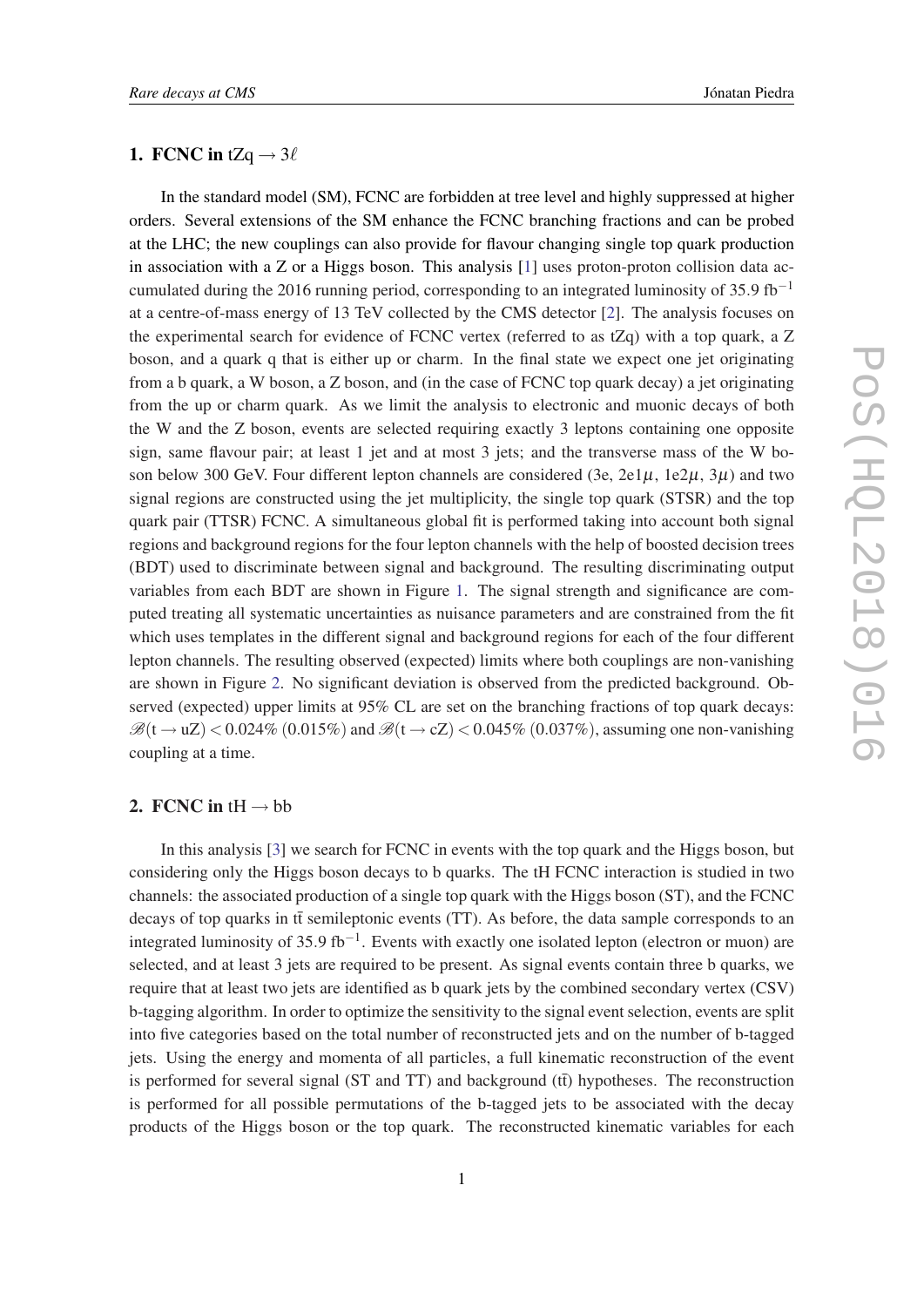<span id="page-2-0"></span>

Figure 1: The discriminating variable distribution after the fit for all different leptonic channels [[1\]](#page-7-0). Upper left: top quark pair tZu; upper right: top quark pair tZc; lower left: single top quark tZu; lower right: single top quark tZc.

permutation are inputs for a multivariate analysis that uses a BDT, trained to distinguish the correct from the wrong b jet assignments. In addition, kinematic variables from the event reconstruction are used to construct several BDTs to suppress backgrounds. The BDTs are trained for each jet multiplicity category to identify signal events that are generated either for  $\kappa_{\text{Hut}}$  (Hut) or  $\kappa_{\text{Hct}}$  (Hct) coupling against the sum of all background events. Separate trainings of the BDT for Hut and Hct are done. Distributions for some of the most discriminating BDT input variables, in the category with three jets, all of them b-tagged, can be seen in Figure [3.](#page-3-0) The final observable used to extract signal events is defined as the BDT score distribution. The resultant observed (expected) 95% CL exclusion limits on top quark FCNC decay branching fractions are  $\mathcal{B}(t \rightarrow uH) < 0.47\%$  (0.34%) and  $\mathcal{B}(t \to cH) < 0.47\%$  (0.44%). Two-dimensional limits are also shown in Figure [4.](#page-4-0) We define a signal strength parameter  $\mu = \sigma/\sigma_{sig}$ , where  $\sigma$  is the cross section excluded at 95% CL and  $\sigma_{sig}$  is the predicted cross section for signal. A maximum likelihood fit is performed for the signal strength, and is shown in Figure [4](#page-4-0).

A CMS and ATLAS summary [[4](#page-7-0)] of the current 95% CL observed limits on the branching ratios of the top quark decays via FCNC to a quark and a neutral boson is shown in Figure [5](#page-5-0).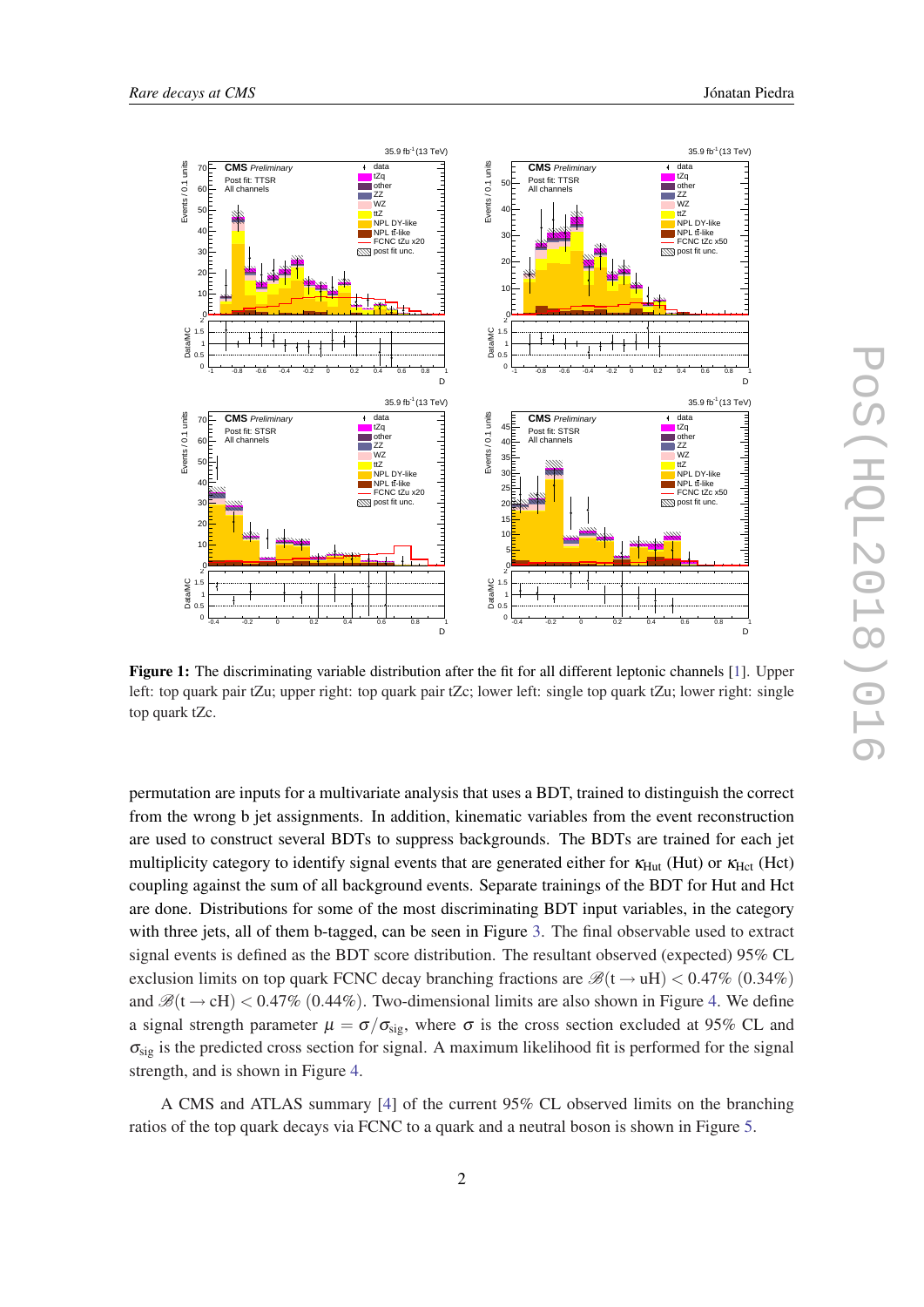<span id="page-3-0"></span>

Figure 2: Exclusion regions at 95% CL on the FCNC branching fractions (left) and couplings (right) in the 2D plane of both the tZu and tZc variables [\[1](#page-7-0)]. The CMS 8 TeV observed (expected) limit is given with a blue line (dashed line).



Figure 3: Comparison between data and simulation for some of the most discriminating BDT input variables in the category with three jets, all of them b-tagged [[3\]](#page-7-0): CSV discriminant value for one of the reconstructed b jets assigned to Higgs boson decay (left), and reconstructed invariant mass of two b jets associated with the Higgs boson decay (right).

# 3. Angular observables in  $\rm B^+ \to K^+ \mu^+ \mu^-$

In Reference [[5](#page-7-0)] we present a study of the angular distribution of the FCNC decay  $\rm B^+ \to K^+ \mu^+ \mu^$ in pp collisions at the center-of-mass energy of 8 TeV. The analysis is based on data collected by the CMS detector at the LHC, corresponding to an integrated luminosity of 20.5 fb<sup>-1</sup>. There are two model-independent parameters that describe the decay rate for the process: the forward/backward asymmetry  $A_{FB}$  of the dimuon system and the contribution  $F_H$  from the pseudo-scalar, scalar, and tensor amplitudes to the decay width. Because SM amplitudes may interefere with the contributions from non-SM particles inside loop diagrams, this decay channel can probe the presence of yet unobserved particles and processes. The decay rate for the process  $B^+ \to K^+ \mu^+ \mu^-$  depends on cos $\theta_\ell$ , where  $\theta_\ell$  is the angle between the direction of the  $\mu^-$  and the K<sup>+</sup> in the dilepton rest frame. The cos  $\theta_{\ell}$ -dependence of the decay process can be parametrized in terms of the observables of interest  $A_{FB}$  and  $F_H$ , which are extracted with an extended unbinned maximum-likelihood fit to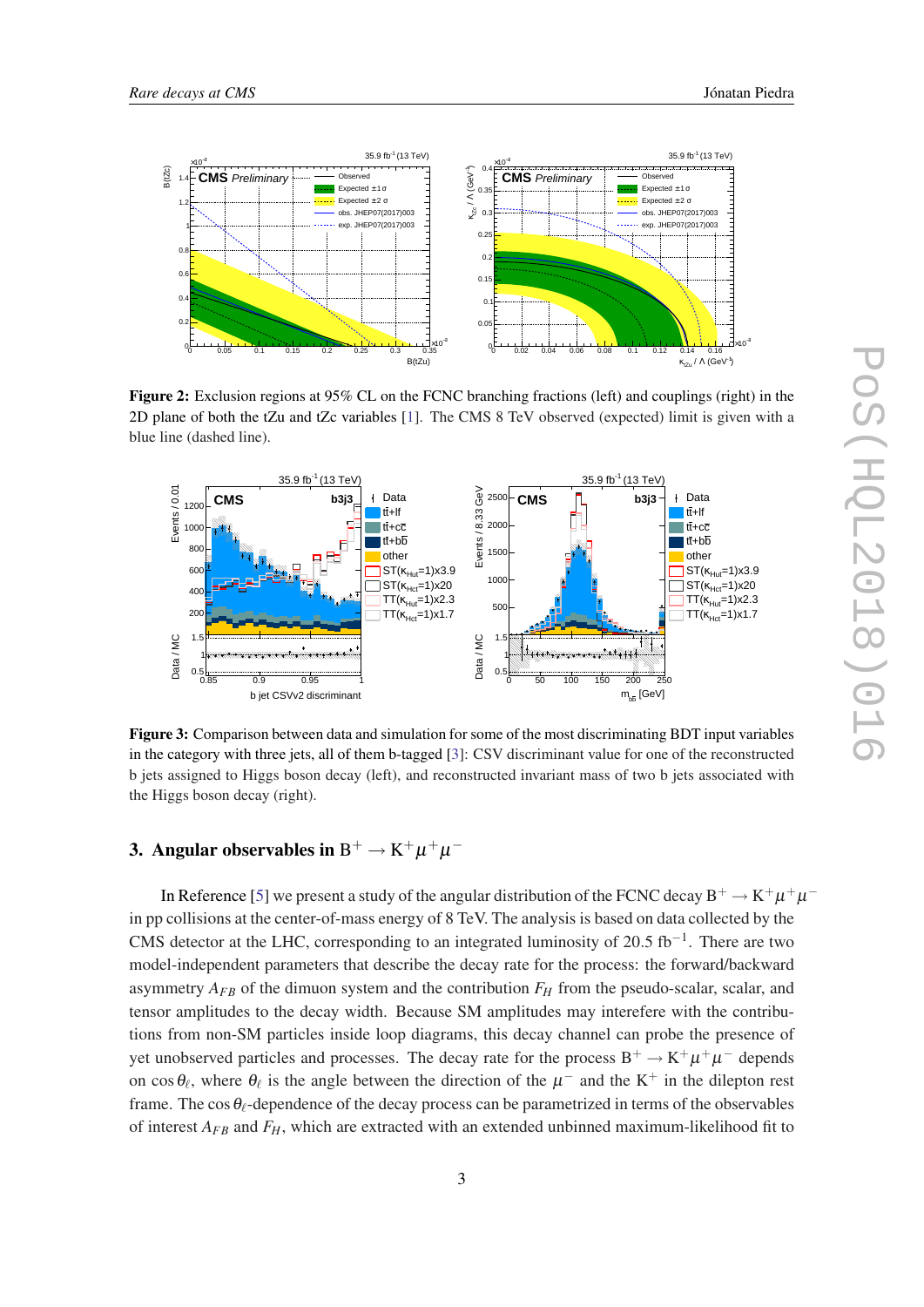<span id="page-4-0"></span>

Figure 4: Upper limits on  $\mathcal{B}(t \to uH)$  and  $\mathcal{B}(t \to cH)$  at 95% CL (top), and the best fit signal strength for Hut (bottom left) and Hct (bottom right), which is restricted to positive values in the fit [[3\]](#page-7-0).

the angular distributions of the selected B candidates in the data, in bins of  $q^2$ . Figure [6](#page-5-0) shows the projections from the two-dimensional fits for the inclusive low- $q^2$  range  $1-6$  GeV<sup>2</sup>. The measured values of  $A_{FB}$  and  $F_H$  for each  $q^2$  bin are shown in Figure [7](#page-6-0) (top distributions). The results are consistent with previous measurements and with various standard model predictions.

# 4. Angular observables in  $\mathrm{B}^0 \rightarrow \mathrm{K}^{*0} \mu^+ \mu^-$

In Reference [[6](#page-7-0)] we study angular distributions of the decay  $B^0 \to K^{*0} \mu^+ \mu^-$  using a sample of proton-proton at the center-of-mass energy of 8 TeV collected with the CMS detector at the LHC, corresponding to an integrated luminosity of 20.5 fb<sup>-1</sup>. An angular analysis is performed to determine the  $P_1$  and  $P_5$  parameters, where the  $P_5$  parameter is of particular interest because of recent measurements that indicate a potential discrepancy with the standard model predictions [[9](#page-7-0), [10](#page-7-0)]. Based on a sample of 1397 signal events, the  $P_1$  and  $P'_5$  parameters are determined as a function of the dimuon invariant mass squared, as can be seen in Figure [7](#page-6-0) (bottom distributions). The measurements are in agreement with predictions based on the standard model.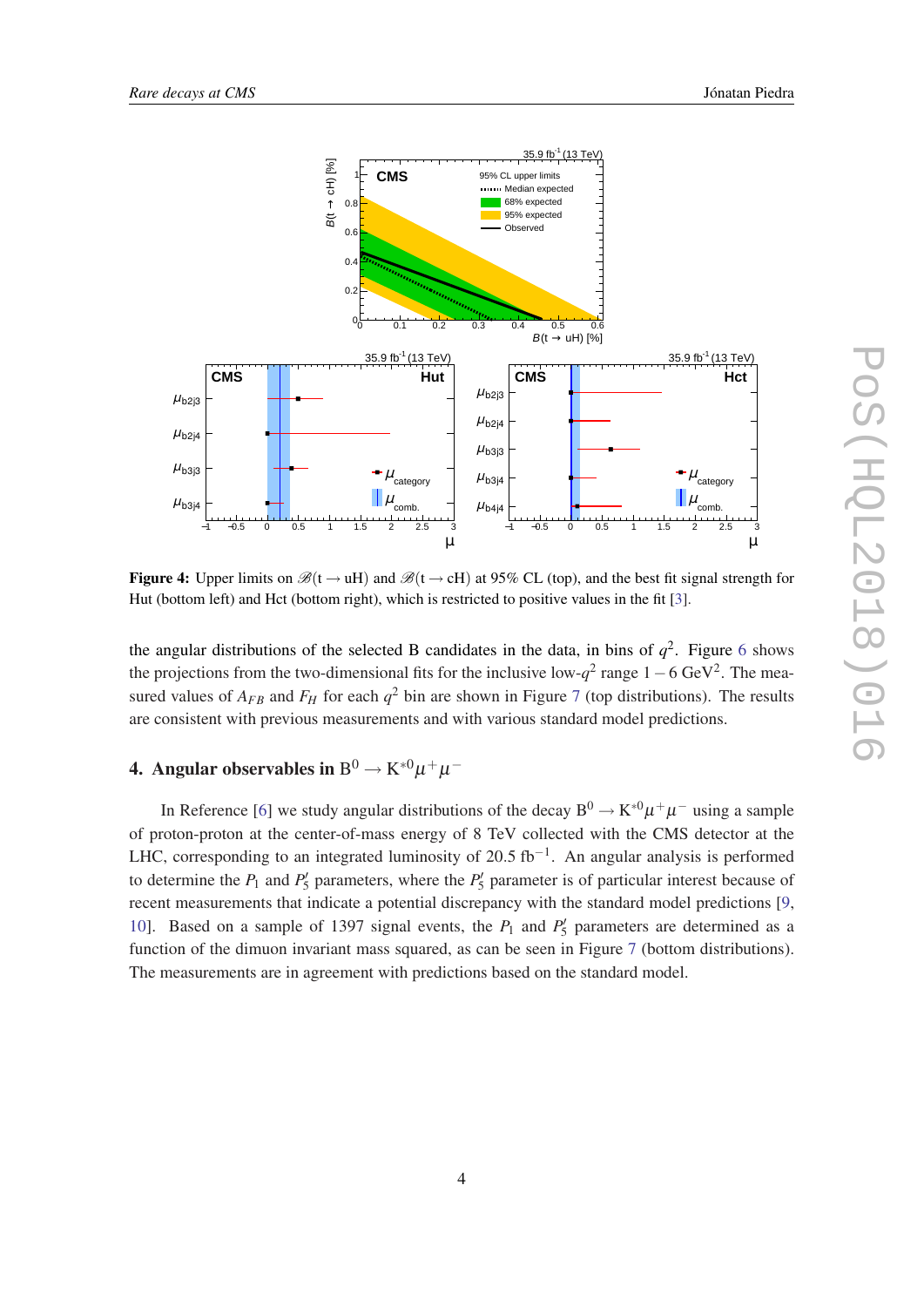<span id="page-5-0"></span>

Figure 5: Summary of the current 95% confidence level observed limits on the branching ratios of the top quark decays via flavour changing neutral currents to a quark and a neutral boson by the ATLAS and CMS Collaborations compared to several new physics models [[4\]](#page-7-0).



**Figure 6:** Projections of the  $K^+\mu^+\mu^-$  invariant mass distribution (left) and the cos  $\theta_\ell$  distribution (right) from the two-dimensional fit of data, in the  $1 < q^2 < 6$  GeV<sup>2</sup> range [[5\]](#page-7-0). The solid lines show the total fit, the shaded area the signal contribution, and the dash-dotted lines the background.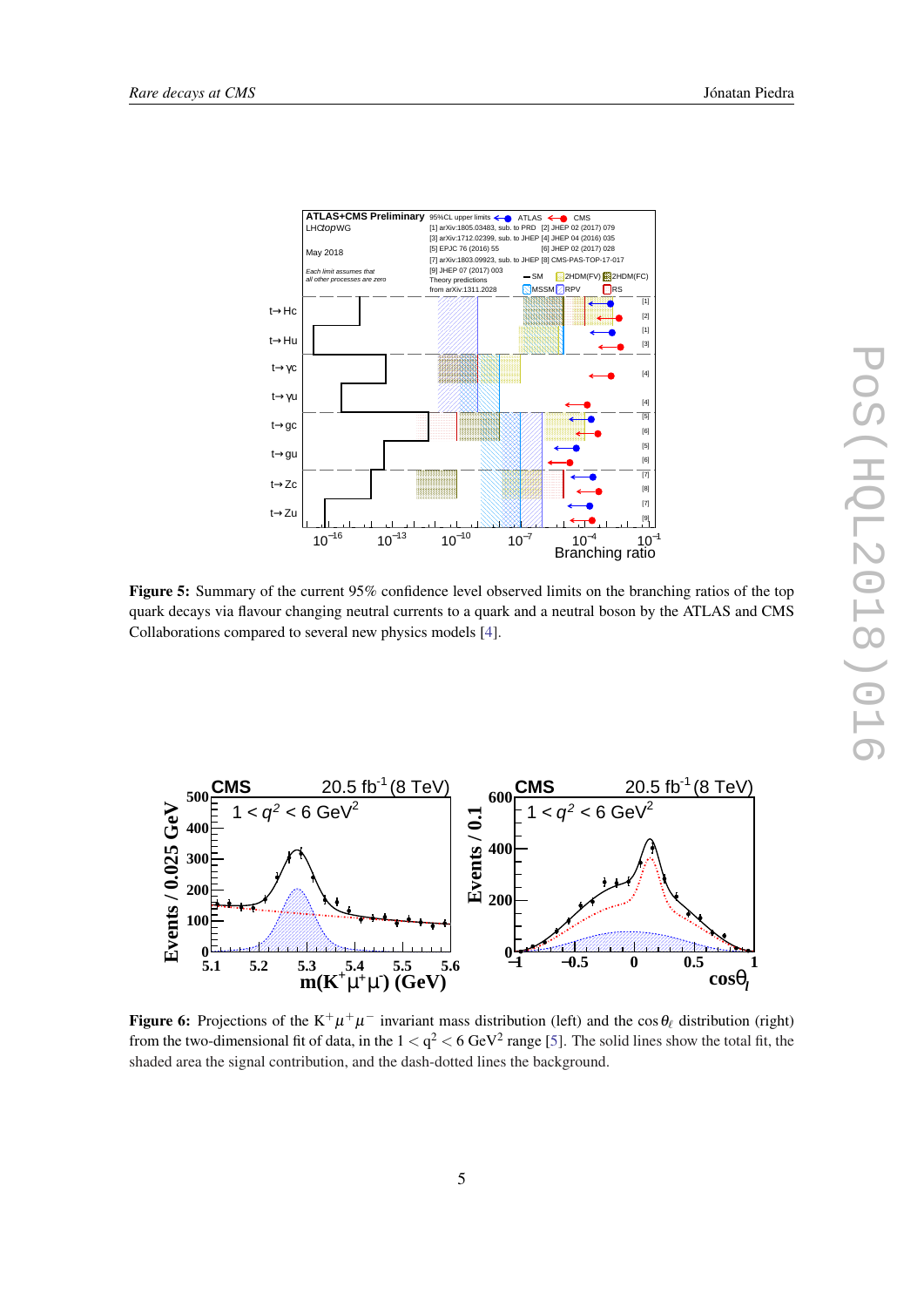<span id="page-6-0"></span>

Figure 7: Measurements of the  $A_{FB}$  (top left) and  $F_H$  (top right) parameters versus  $q^2$  for  $B^+ \to K^+ \mu^+ \mu^-$ decays [\[5](#page-7-0)]. Measurements of the  $P_1$  (bottom left) and  $P'_5$  (bottom right) angular parameters versus  $q^2$  for  $B^0 \to K^{*0} \mu^+ \mu^-$  decays [[6\]](#page-7-0). The CMS results are compared to SM DHMV theoretical predictions [[7,](#page-7-0) [8\]](#page-7-0) and, for the  $P_1$  and  $P_5'$  parameters, they are also compared to results from the LHCb [[9](#page-7-0)] and Belle [[10\]](#page-7-0) Collaborations.